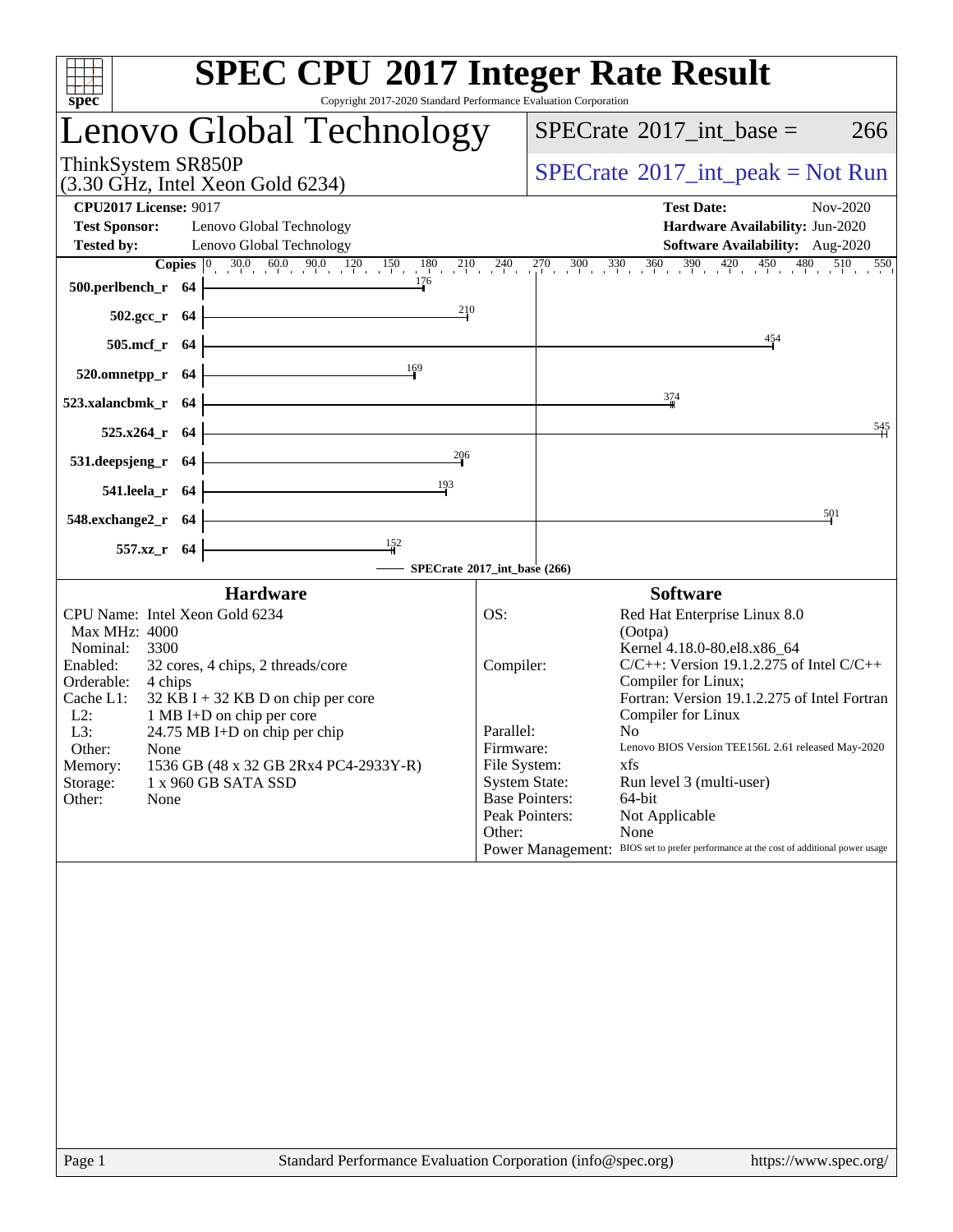

#### **[SPEC CPU](http://www.spec.org/auto/cpu2017/Docs/result-fields.html#SPECCPU2017IntegerRateResult)[2017 Integer Rate Result](http://www.spec.org/auto/cpu2017/Docs/result-fields.html#SPECCPU2017IntegerRateResult)** Copyright 2017-2020 Standard Performance Evaluation Corporation

# Lenovo Global Technology

(3.30 GHz, Intel Xeon Gold 6234)

ThinkSystem SR850P<br>  $SPECTI<sub>2</sub>120 CI<sub>2</sub>1212$  Jutel Year Gald 6224)  $SPECTate^{\circ}2017$  int base = 266

**[Test Sponsor:](http://www.spec.org/auto/cpu2017/Docs/result-fields.html#TestSponsor)** Lenovo Global Technology **[Hardware Availability:](http://www.spec.org/auto/cpu2017/Docs/result-fields.html#HardwareAvailability)** Jun-2020

**[CPU2017 License:](http://www.spec.org/auto/cpu2017/Docs/result-fields.html#CPU2017License)** 9017 **[Test Date:](http://www.spec.org/auto/cpu2017/Docs/result-fields.html#TestDate)** Nov-2020 **[Tested by:](http://www.spec.org/auto/cpu2017/Docs/result-fields.html#Testedby)** Lenovo Global Technology **[Software Availability:](http://www.spec.org/auto/cpu2017/Docs/result-fields.html#SoftwareAvailability)** Aug-2020

### **[Results Table](http://www.spec.org/auto/cpu2017/Docs/result-fields.html#ResultsTable)**

|                                   | <b>Base</b>   |                |                |                |            | <b>Peak</b>    |            |               |                |              |                |              |                |              |
|-----------------------------------|---------------|----------------|----------------|----------------|------------|----------------|------------|---------------|----------------|--------------|----------------|--------------|----------------|--------------|
| <b>Benchmark</b>                  | <b>Copies</b> | <b>Seconds</b> | Ratio          | <b>Seconds</b> | Ratio      | <b>Seconds</b> | Ratio      | <b>Copies</b> | <b>Seconds</b> | <b>Ratio</b> | <b>Seconds</b> | <b>Ratio</b> | <b>Seconds</b> | <b>Ratio</b> |
| 500.perlbench_r                   | 64            | 579            | 176            | 578            | 176        | 581            | 175        |               |                |              |                |              |                |              |
| $502.\text{gcc\_r}$               | 64            | 430            | 211            | 431            | 210        | 431            | 210        |               |                |              |                |              |                |              |
| $505$ .mcf $r$                    | 64            | 228            | 454            | 228            | 454        | 227            | 455        |               |                |              |                |              |                |              |
| 520.omnetpp_r                     | 64            | 497            | 169            | 500            | 168        | 498            | <u>169</u> |               |                |              |                |              |                |              |
| 523.xalancbmk r                   | 64            | 181            | 374            | 180            | 376        | 181            | 373        |               |                |              |                |              |                |              |
| 525.x264 r                        | 64            | 206            | 545            | 207            | 541        | 205            | 545        |               |                |              |                |              |                |              |
| 531.deepsjeng_r                   | 64            | 356            | 206            | 356            | 206        | 355            | 207        |               |                |              |                |              |                |              |
| 541.leela r                       | 64            | 548            | 193            | 548            | <u>193</u> | 547            | 194        |               |                |              |                |              |                |              |
| 548.exchange2_r                   | 64            | 334            | 501            | 335            | 501        | 334            | 501        |               |                |              |                |              |                |              |
| 557.xz r                          | 64            | 453            | 152            | 460            | 150        | <u>455</u>     | <u>152</u> |               |                |              |                |              |                |              |
| $SPECrate^{\circ}2017$ int base = |               |                | 266            |                |            |                |            |               |                |              |                |              |                |              |
| $SPECrate^{\circ}2017$ int peak = |               |                | <b>Not Run</b> |                |            |                |            |               |                |              |                |              |                |              |

Results appear in the [order in which they were run](http://www.spec.org/auto/cpu2017/Docs/result-fields.html#RunOrder). Bold underlined text [indicates a median measurement](http://www.spec.org/auto/cpu2017/Docs/result-fields.html#Median).

### **[Submit Notes](http://www.spec.org/auto/cpu2017/Docs/result-fields.html#SubmitNotes)**

 The numactl mechanism was used to bind copies to processors. The config file option 'submit' was used to generate numactl commands to bind each copy to a specific processor. For details, please see the config file.

### **[Operating System Notes](http://www.spec.org/auto/cpu2017/Docs/result-fields.html#OperatingSystemNotes)**

Stack size set to unlimited using "ulimit -s unlimited"

### **[Environment Variables Notes](http://www.spec.org/auto/cpu2017/Docs/result-fields.html#EnvironmentVariablesNotes)**

```
Environment variables set by runcpu before the start of the run:
LD_LIBRARY_PATH =
      "/home/cpu2017-1.1.0-ic19.1u2/lib/intel64:/home/cpu2017-1.1.0-ic19.1u2/l
      ib/ia32:/home/cpu2017-1.1.0-ic19.1u2/je5.0.1-32"
MALLOC_CONF = "retain:true"
```
### **[General Notes](http://www.spec.org/auto/cpu2017/Docs/result-fields.html#GeneralNotes)**

 Binaries compiled on a system with 1x Intel Core i9-7980XE CPU + 64GB RAM memory using Redhat Enterprise Linux 8.0 Transparent Huge Pages enabled by default Prior to runcpu invocation Filesystem page cache synced and cleared with: sync; echo 3> /proc/sys/vm/drop\_caches

**(Continued on next page)**

| Page 2<br>Standard Performance Evaluation Corporation (info@spec.org)<br>https://www.spec.org/ |
|------------------------------------------------------------------------------------------------|
|------------------------------------------------------------------------------------------------|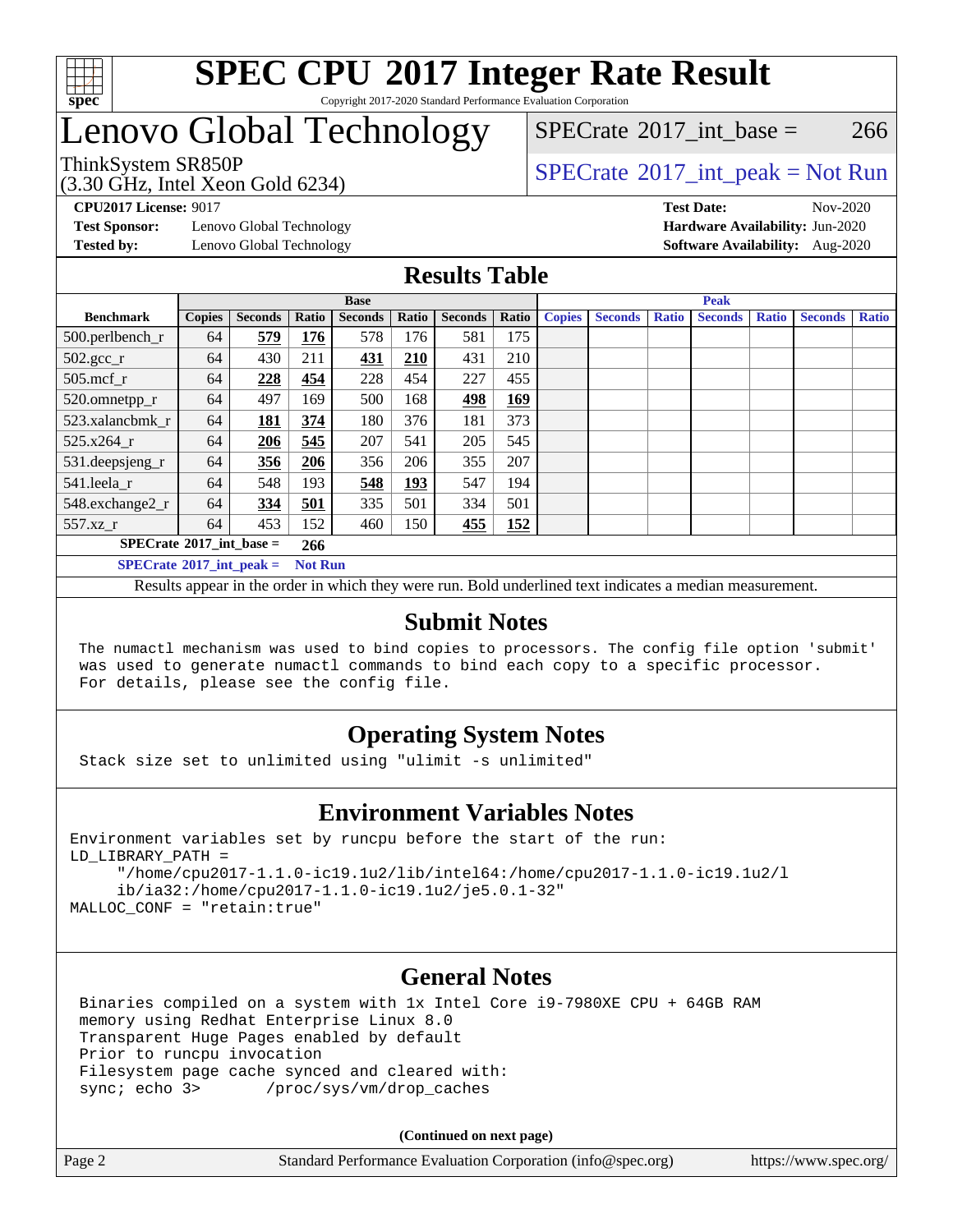

Copyright 2017-2020 Standard Performance Evaluation Corporation

Lenovo Global Technology

[SPECrate](http://www.spec.org/auto/cpu2017/Docs/result-fields.html#SPECrate2017intbase)<sup>®</sup>2017 int base = 266

(3.30 GHz, Intel Xeon Gold 6234)

ThinkSystem SR850P<br>  $\begin{array}{c}\n\text{SPECTI} \\
\text{SPECTI} \\
\text{SPECTI} \\
\text{SPECTI} \\
\text{SPECTI} \\
\text{SPECTI} \\
\text{SPECTI} \\
\text{SPECTI} \\
\text{SPECTI} \\
\text{SPECTI} \\
\text{SPECTI} \\
\text{SPECTI} \\
\text{SPECTI} \\
\text{SPECTI} \\
\text{SPECTI} \\
\text{S OF T} \\
\text{S OF T} \\
\text{S OF T} \\
\text{S OF T} \\
\text{S OF T} \\
\text{S OF T} \\
\text{S OF T} \\
\text{S OF T} \\
\text{S OF T} \\$ 

**[Test Sponsor:](http://www.spec.org/auto/cpu2017/Docs/result-fields.html#TestSponsor)** Lenovo Global Technology **[Hardware Availability:](http://www.spec.org/auto/cpu2017/Docs/result-fields.html#HardwareAvailability)** Jun-2020 **[Tested by:](http://www.spec.org/auto/cpu2017/Docs/result-fields.html#Testedby)** Lenovo Global Technology **[Software Availability:](http://www.spec.org/auto/cpu2017/Docs/result-fields.html#SoftwareAvailability)** Aug-2020

**[CPU2017 License:](http://www.spec.org/auto/cpu2017/Docs/result-fields.html#CPU2017License)** 9017 **[Test Date:](http://www.spec.org/auto/cpu2017/Docs/result-fields.html#TestDate)** Nov-2020

#### **[General Notes \(Continued\)](http://www.spec.org/auto/cpu2017/Docs/result-fields.html#GeneralNotes)**

 runcpu command invoked through numactl i.e.: numactl --interleave=all runcpu <etc> NA: The test sponsor attests, as of date of publication, that CVE-2017-5754 (Meltdown) is mitigated in the system as tested and documented. Yes: The test sponsor attests, as of date of publication, that CVE-2017-5753 (Spectre variant 1) is mitigated in the system as tested and documented. Yes: The test sponsor attests, as of date of publication, that CVE-2017-5715 (Spectre variant 2) is mitigated in the system as tested and documented.

### **[Platform Notes](http://www.spec.org/auto/cpu2017/Docs/result-fields.html#PlatformNotes)**

Page 3 Standard Performance Evaluation Corporation [\(info@spec.org\)](mailto:info@spec.org) <https://www.spec.org/> BIOS configuration: Choose Operating Mode set to Maximum Performance and then set it to Custom Mode MONITOR/MWAIT set to Enable CPU P-state Control set to Legacy Adjacent Cache Prefetch set to Disable DCU Streamer Prefetcher set to Disable SNC set to Enable Sysinfo program /home/cpu2017-1.1.0-ic19.1u2/bin/sysinfo Rev: r6365 of 2019-08-21 295195f888a3d7edb1e6e46a485a0011 running on localhost.localdomain Sat Nov 14 05:38:09 2020 SUT (System Under Test) info as seen by some common utilities. For more information on this section, see <https://www.spec.org/cpu2017/Docs/config.html#sysinfo> From /proc/cpuinfo model name : Intel(R) Xeon(R) Gold 6234 CPU @ 3.30GHz 4 "physical id"s (chips) 64 "processors" cores, siblings (Caution: counting these is hw and system dependent. The following excerpts from /proc/cpuinfo might not be reliable. Use with caution.) cpu cores : 8 siblings : 16 physical 0: cores 2 3 4 17 18 24 25 27 physical 1: cores 2 4 9 16 17 18 19 27 physical 2: cores 2 3 4 9 17 20 24 27 physical 3: cores 2 4 8 18 19 20 24 25 From lscpu: Architecture: x86\_64 CPU op-mode(s): 32-bit, 64-bit Byte Order: Little Endian  $CPU(s):$  64 On-line CPU(s) list: 0-63 **(Continued on next page)**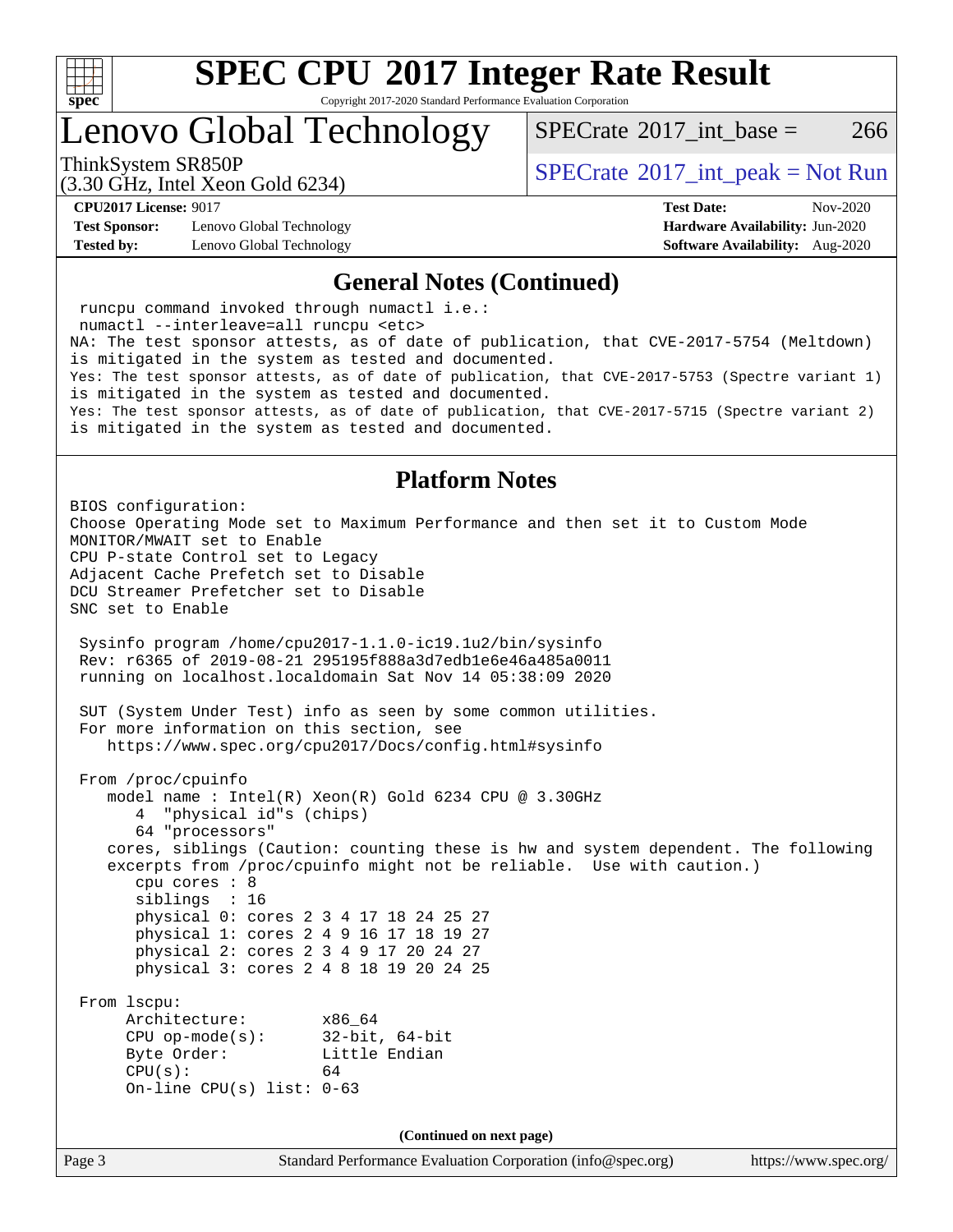

Copyright 2017-2020 Standard Performance Evaluation Corporation

# Lenovo Global Technology

 $SPECTate$ <sup>®</sup>[2017\\_int\\_base =](http://www.spec.org/auto/cpu2017/Docs/result-fields.html#SPECrate2017intbase) 266

(3.30 GHz, Intel Xeon Gold 6234)

ThinkSystem SR850P<br>  $(3.30 \text{ GHz})$  Intel Xeon Gold 6234)<br>  $\boxed{\text{SPECrate}^{\circ}2017\_int\_peak = Not Run}$  $\boxed{\text{SPECrate}^{\circ}2017\_int\_peak = Not Run}$  $\boxed{\text{SPECrate}^{\circ}2017\_int\_peak = Not Run}$ 

**[CPU2017 License:](http://www.spec.org/auto/cpu2017/Docs/result-fields.html#CPU2017License)** 9017 **[Test Date:](http://www.spec.org/auto/cpu2017/Docs/result-fields.html#TestDate)** Nov-2020

**[Test Sponsor:](http://www.spec.org/auto/cpu2017/Docs/result-fields.html#TestSponsor)** Lenovo Global Technology **[Hardware Availability:](http://www.spec.org/auto/cpu2017/Docs/result-fields.html#HardwareAvailability)** Jun-2020 **[Tested by:](http://www.spec.org/auto/cpu2017/Docs/result-fields.html#Testedby)** Lenovo Global Technology **[Software Availability:](http://www.spec.org/auto/cpu2017/Docs/result-fields.html#SoftwareAvailability)** Aug-2020

### **[Platform Notes \(Continued\)](http://www.spec.org/auto/cpu2017/Docs/result-fields.html#PlatformNotes)**

| Socket(s):<br>4<br>NUMA $node(s)$ :<br>8<br>Vendor ID:<br>GenuineIntel<br>CPU family:<br>6<br>85<br>Model:<br>$Intel(R)$ Xeon $(R)$ Gold 6234 CPU @ 3.30GHz<br>Model name:<br>Stepping:<br>7<br>CPU MHz:<br>3464.637<br>4000.0000<br>CPU max MHz:<br>CPU min MHz:<br>1200.0000<br>BogoMIPS:<br>6600.00<br>Virtualization:<br>$VT - x$<br>L1d cache:<br>32K<br>Lli cache:<br>32K<br>L2 cache:<br>1024K<br>L3 cache:<br>25344K<br>NUMA node0 CPU(s):<br>0, 3, 5, 6, 32, 35, 37, 38<br>NUMA nodel CPU(s):<br>1, 2, 4, 7, 33, 34, 36, 39<br>NUMA $node2$ $CPU(s):$<br>$8, 10 - 12, 40, 42 - 44$<br>NUMA $node3$ $CPU(s):$<br>$9, 13 - 15, 41, 45 - 47$<br>NUMA $node4$ $CPU(s):$<br>16, 19, 20, 22, 48, 51, 52, 54<br>17, 18, 21, 23, 49, 50, 53, 55<br>NUMA $node5$ $CPU(s):$<br>24, 26, 30, 31, 56, 58, 62, 63<br>NUMA node6 CPU(s):<br>NUMA $node7$ CPU $(s)$ :<br>$25, 27 - 29, 57, 59 - 61$<br>Flagg:<br>fpu vme de pse tsc msr pae mce cx8 apic sep mtrr pge mca cmov<br>pat pse36 clflush dts acpi mmx fxsr sse sse2 ss ht tm pbe syscall nx pdpelgb rdtscp<br>lm constant_tsc art arch_perfmon pebs bts rep_good nopl xtopology nonstop_tsc cpuid<br>aperfmperf pni pclmulqdq dtes64 monitor ds_cpl vmx smx est tm2 ssse3 sdbg fma cx16<br>xtpr pdcm pcid dca sse4_1 sse4_2 x2apic movbe popcnt tsc_deadline_timer aes xsave<br>avx f16c rdrand lahf_lm abm 3dnowprefetch cpuid_fault epb cat_13 cdp_13<br>invpcid_single intel_ppin ssbd mba ibrs ibpb stibp ibrs_enhanced tpr_shadow vnmi<br>flexpriority ept vpid fsgsbase tsc_adjust bmil hle avx2 smep bmi2 erms invpcid rtm<br>cqm mpx rdt_a avx512f avx512dq rdseed adx smap clflushopt clwb intel_pt avx512cd<br>avx512bw avx512vl xsaveopt xsavec xgetbvl xsaves cqm_llc cqm_occup_llc cqm_mbm_total<br>cqm_mbm_local dtherm ida arat pln pts pku ospke avx512_vnni flush_l1d<br>arch_capabilities<br>/proc/cpuinfo cache data<br>cache size : 25344 KB<br>From numactl --hardware WARNING: a numactl 'node' might or might not correspond to a<br>physical chip.<br>available: 8 nodes (0-7)<br>node 0 cpus: 0 3 5 6 32 35 37 38<br>node 0 size: 193151 MB<br>(Continued on next page) | Thread( $s$ ) per core: | 2 |  |  |  |  |  |
|------------------------------------------------------------------------------------------------------------------------------------------------------------------------------------------------------------------------------------------------------------------------------------------------------------------------------------------------------------------------------------------------------------------------------------------------------------------------------------------------------------------------------------------------------------------------------------------------------------------------------------------------------------------------------------------------------------------------------------------------------------------------------------------------------------------------------------------------------------------------------------------------------------------------------------------------------------------------------------------------------------------------------------------------------------------------------------------------------------------------------------------------------------------------------------------------------------------------------------------------------------------------------------------------------------------------------------------------------------------------------------------------------------------------------------------------------------------------------------------------------------------------------------------------------------------------------------------------------------------------------------------------------------------------------------------------------------------------------------------------------------------------------------------------------------------------------------------------------------------------------------------------------------------------------------------------------------------------------------------------------------------------------------------------------------------------------------------------------------------------------------------------------|-------------------------|---|--|--|--|--|--|
|                                                                                                                                                                                                                                                                                                                                                                                                                                                                                                                                                                                                                                                                                                                                                                                                                                                                                                                                                                                                                                                                                                                                                                                                                                                                                                                                                                                                                                                                                                                                                                                                                                                                                                                                                                                                                                                                                                                                                                                                                                                                                                                                                      | Core(s) per socket:     | 8 |  |  |  |  |  |
|                                                                                                                                                                                                                                                                                                                                                                                                                                                                                                                                                                                                                                                                                                                                                                                                                                                                                                                                                                                                                                                                                                                                                                                                                                                                                                                                                                                                                                                                                                                                                                                                                                                                                                                                                                                                                                                                                                                                                                                                                                                                                                                                                      |                         |   |  |  |  |  |  |
|                                                                                                                                                                                                                                                                                                                                                                                                                                                                                                                                                                                                                                                                                                                                                                                                                                                                                                                                                                                                                                                                                                                                                                                                                                                                                                                                                                                                                                                                                                                                                                                                                                                                                                                                                                                                                                                                                                                                                                                                                                                                                                                                                      |                         |   |  |  |  |  |  |
|                                                                                                                                                                                                                                                                                                                                                                                                                                                                                                                                                                                                                                                                                                                                                                                                                                                                                                                                                                                                                                                                                                                                                                                                                                                                                                                                                                                                                                                                                                                                                                                                                                                                                                                                                                                                                                                                                                                                                                                                                                                                                                                                                      |                         |   |  |  |  |  |  |
|                                                                                                                                                                                                                                                                                                                                                                                                                                                                                                                                                                                                                                                                                                                                                                                                                                                                                                                                                                                                                                                                                                                                                                                                                                                                                                                                                                                                                                                                                                                                                                                                                                                                                                                                                                                                                                                                                                                                                                                                                                                                                                                                                      |                         |   |  |  |  |  |  |
|                                                                                                                                                                                                                                                                                                                                                                                                                                                                                                                                                                                                                                                                                                                                                                                                                                                                                                                                                                                                                                                                                                                                                                                                                                                                                                                                                                                                                                                                                                                                                                                                                                                                                                                                                                                                                                                                                                                                                                                                                                                                                                                                                      |                         |   |  |  |  |  |  |
|                                                                                                                                                                                                                                                                                                                                                                                                                                                                                                                                                                                                                                                                                                                                                                                                                                                                                                                                                                                                                                                                                                                                                                                                                                                                                                                                                                                                                                                                                                                                                                                                                                                                                                                                                                                                                                                                                                                                                                                                                                                                                                                                                      |                         |   |  |  |  |  |  |
|                                                                                                                                                                                                                                                                                                                                                                                                                                                                                                                                                                                                                                                                                                                                                                                                                                                                                                                                                                                                                                                                                                                                                                                                                                                                                                                                                                                                                                                                                                                                                                                                                                                                                                                                                                                                                                                                                                                                                                                                                                                                                                                                                      |                         |   |  |  |  |  |  |
|                                                                                                                                                                                                                                                                                                                                                                                                                                                                                                                                                                                                                                                                                                                                                                                                                                                                                                                                                                                                                                                                                                                                                                                                                                                                                                                                                                                                                                                                                                                                                                                                                                                                                                                                                                                                                                                                                                                                                                                                                                                                                                                                                      |                         |   |  |  |  |  |  |
|                                                                                                                                                                                                                                                                                                                                                                                                                                                                                                                                                                                                                                                                                                                                                                                                                                                                                                                                                                                                                                                                                                                                                                                                                                                                                                                                                                                                                                                                                                                                                                                                                                                                                                                                                                                                                                                                                                                                                                                                                                                                                                                                                      |                         |   |  |  |  |  |  |
|                                                                                                                                                                                                                                                                                                                                                                                                                                                                                                                                                                                                                                                                                                                                                                                                                                                                                                                                                                                                                                                                                                                                                                                                                                                                                                                                                                                                                                                                                                                                                                                                                                                                                                                                                                                                                                                                                                                                                                                                                                                                                                                                                      |                         |   |  |  |  |  |  |
|                                                                                                                                                                                                                                                                                                                                                                                                                                                                                                                                                                                                                                                                                                                                                                                                                                                                                                                                                                                                                                                                                                                                                                                                                                                                                                                                                                                                                                                                                                                                                                                                                                                                                                                                                                                                                                                                                                                                                                                                                                                                                                                                                      |                         |   |  |  |  |  |  |
|                                                                                                                                                                                                                                                                                                                                                                                                                                                                                                                                                                                                                                                                                                                                                                                                                                                                                                                                                                                                                                                                                                                                                                                                                                                                                                                                                                                                                                                                                                                                                                                                                                                                                                                                                                                                                                                                                                                                                                                                                                                                                                                                                      |                         |   |  |  |  |  |  |
|                                                                                                                                                                                                                                                                                                                                                                                                                                                                                                                                                                                                                                                                                                                                                                                                                                                                                                                                                                                                                                                                                                                                                                                                                                                                                                                                                                                                                                                                                                                                                                                                                                                                                                                                                                                                                                                                                                                                                                                                                                                                                                                                                      |                         |   |  |  |  |  |  |
|                                                                                                                                                                                                                                                                                                                                                                                                                                                                                                                                                                                                                                                                                                                                                                                                                                                                                                                                                                                                                                                                                                                                                                                                                                                                                                                                                                                                                                                                                                                                                                                                                                                                                                                                                                                                                                                                                                                                                                                                                                                                                                                                                      |                         |   |  |  |  |  |  |
|                                                                                                                                                                                                                                                                                                                                                                                                                                                                                                                                                                                                                                                                                                                                                                                                                                                                                                                                                                                                                                                                                                                                                                                                                                                                                                                                                                                                                                                                                                                                                                                                                                                                                                                                                                                                                                                                                                                                                                                                                                                                                                                                                      |                         |   |  |  |  |  |  |
|                                                                                                                                                                                                                                                                                                                                                                                                                                                                                                                                                                                                                                                                                                                                                                                                                                                                                                                                                                                                                                                                                                                                                                                                                                                                                                                                                                                                                                                                                                                                                                                                                                                                                                                                                                                                                                                                                                                                                                                                                                                                                                                                                      |                         |   |  |  |  |  |  |
|                                                                                                                                                                                                                                                                                                                                                                                                                                                                                                                                                                                                                                                                                                                                                                                                                                                                                                                                                                                                                                                                                                                                                                                                                                                                                                                                                                                                                                                                                                                                                                                                                                                                                                                                                                                                                                                                                                                                                                                                                                                                                                                                                      |                         |   |  |  |  |  |  |
|                                                                                                                                                                                                                                                                                                                                                                                                                                                                                                                                                                                                                                                                                                                                                                                                                                                                                                                                                                                                                                                                                                                                                                                                                                                                                                                                                                                                                                                                                                                                                                                                                                                                                                                                                                                                                                                                                                                                                                                                                                                                                                                                                      |                         |   |  |  |  |  |  |
|                                                                                                                                                                                                                                                                                                                                                                                                                                                                                                                                                                                                                                                                                                                                                                                                                                                                                                                                                                                                                                                                                                                                                                                                                                                                                                                                                                                                                                                                                                                                                                                                                                                                                                                                                                                                                                                                                                                                                                                                                                                                                                                                                      |                         |   |  |  |  |  |  |
|                                                                                                                                                                                                                                                                                                                                                                                                                                                                                                                                                                                                                                                                                                                                                                                                                                                                                                                                                                                                                                                                                                                                                                                                                                                                                                                                                                                                                                                                                                                                                                                                                                                                                                                                                                                                                                                                                                                                                                                                                                                                                                                                                      |                         |   |  |  |  |  |  |
|                                                                                                                                                                                                                                                                                                                                                                                                                                                                                                                                                                                                                                                                                                                                                                                                                                                                                                                                                                                                                                                                                                                                                                                                                                                                                                                                                                                                                                                                                                                                                                                                                                                                                                                                                                                                                                                                                                                                                                                                                                                                                                                                                      |                         |   |  |  |  |  |  |
|                                                                                                                                                                                                                                                                                                                                                                                                                                                                                                                                                                                                                                                                                                                                                                                                                                                                                                                                                                                                                                                                                                                                                                                                                                                                                                                                                                                                                                                                                                                                                                                                                                                                                                                                                                                                                                                                                                                                                                                                                                                                                                                                                      |                         |   |  |  |  |  |  |
|                                                                                                                                                                                                                                                                                                                                                                                                                                                                                                                                                                                                                                                                                                                                                                                                                                                                                                                                                                                                                                                                                                                                                                                                                                                                                                                                                                                                                                                                                                                                                                                                                                                                                                                                                                                                                                                                                                                                                                                                                                                                                                                                                      |                         |   |  |  |  |  |  |
|                                                                                                                                                                                                                                                                                                                                                                                                                                                                                                                                                                                                                                                                                                                                                                                                                                                                                                                                                                                                                                                                                                                                                                                                                                                                                                                                                                                                                                                                                                                                                                                                                                                                                                                                                                                                                                                                                                                                                                                                                                                                                                                                                      |                         |   |  |  |  |  |  |
|                                                                                                                                                                                                                                                                                                                                                                                                                                                                                                                                                                                                                                                                                                                                                                                                                                                                                                                                                                                                                                                                                                                                                                                                                                                                                                                                                                                                                                                                                                                                                                                                                                                                                                                                                                                                                                                                                                                                                                                                                                                                                                                                                      |                         |   |  |  |  |  |  |
|                                                                                                                                                                                                                                                                                                                                                                                                                                                                                                                                                                                                                                                                                                                                                                                                                                                                                                                                                                                                                                                                                                                                                                                                                                                                                                                                                                                                                                                                                                                                                                                                                                                                                                                                                                                                                                                                                                                                                                                                                                                                                                                                                      |                         |   |  |  |  |  |  |
|                                                                                                                                                                                                                                                                                                                                                                                                                                                                                                                                                                                                                                                                                                                                                                                                                                                                                                                                                                                                                                                                                                                                                                                                                                                                                                                                                                                                                                                                                                                                                                                                                                                                                                                                                                                                                                                                                                                                                                                                                                                                                                                                                      |                         |   |  |  |  |  |  |
|                                                                                                                                                                                                                                                                                                                                                                                                                                                                                                                                                                                                                                                                                                                                                                                                                                                                                                                                                                                                                                                                                                                                                                                                                                                                                                                                                                                                                                                                                                                                                                                                                                                                                                                                                                                                                                                                                                                                                                                                                                                                                                                                                      |                         |   |  |  |  |  |  |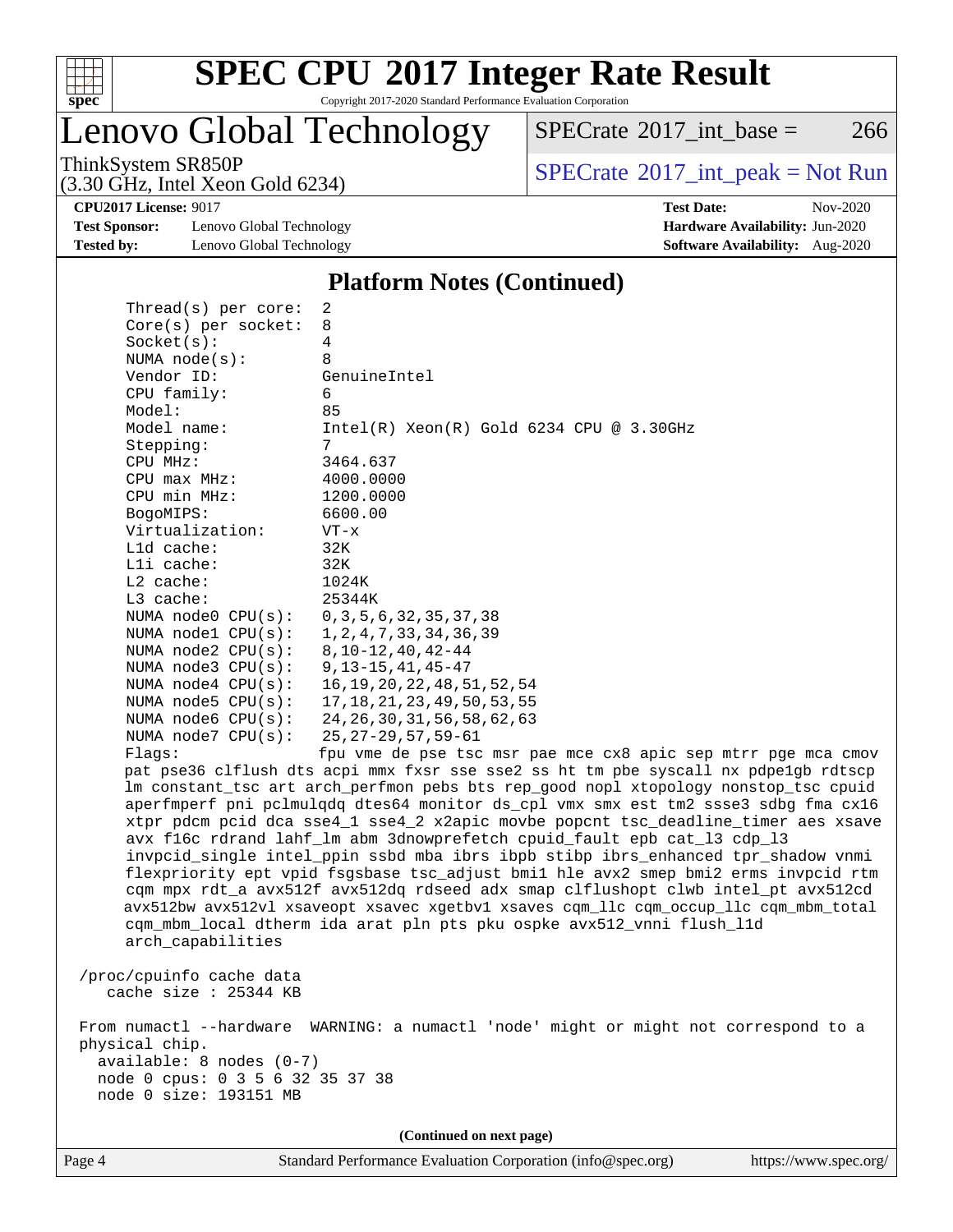

Copyright 2017-2020 Standard Performance Evaluation Corporation

# Lenovo Global Technology

(3.30 GHz, Intel Xeon Gold 6234)

ThinkSystem SR850P<br>  $(3.30 \text{ GHz} \text{ Intel } \text{Yoon} \text{ Gold } 6234)$  [SPECrate](http://www.spec.org/auto/cpu2017/Docs/result-fields.html#SPECrate2017intpeak)®[2017\\_int\\_peak = N](http://www.spec.org/auto/cpu2017/Docs/result-fields.html#SPECrate2017intpeak)ot Run

 $SPECTate$ <sup>®</sup>[2017\\_int\\_base =](http://www.spec.org/auto/cpu2017/Docs/result-fields.html#SPECrate2017intbase) 266

**[Test Sponsor:](http://www.spec.org/auto/cpu2017/Docs/result-fields.html#TestSponsor)** Lenovo Global Technology **[Hardware Availability:](http://www.spec.org/auto/cpu2017/Docs/result-fields.html#HardwareAvailability)** Jun-2020 **[Tested by:](http://www.spec.org/auto/cpu2017/Docs/result-fields.html#Testedby)** Lenovo Global Technology **[Software Availability:](http://www.spec.org/auto/cpu2017/Docs/result-fields.html#SoftwareAvailability)** Aug-2020

**[CPU2017 License:](http://www.spec.org/auto/cpu2017/Docs/result-fields.html#CPU2017License)** 9017 **[Test Date:](http://www.spec.org/auto/cpu2017/Docs/result-fields.html#TestDate)** Nov-2020

### **[Platform Notes \(Continued\)](http://www.spec.org/auto/cpu2017/Docs/result-fields.html#PlatformNotes)**

| node 0 free: 192226 MB                                                         |                                 |               |          |                                                    |  |
|--------------------------------------------------------------------------------|---------------------------------|---------------|----------|----------------------------------------------------|--|
| node 1 cpus: 1 2 4 7 33 34 36 39                                               |                                 |               |          |                                                    |  |
| node 1 size: 193534 MB                                                         |                                 |               |          |                                                    |  |
| node 1 free: 193248 MB                                                         |                                 |               |          |                                                    |  |
| node 2 cpus: 8 10 11 12 40 42 43 44                                            |                                 |               |          |                                                    |  |
| node 2 size: 193534 MB                                                         |                                 |               |          |                                                    |  |
| node 2 free: 193259 MB                                                         |                                 |               |          |                                                    |  |
| node 3 cpus: 9 13 14 15 41 45 46 47                                            |                                 |               |          |                                                    |  |
| node 3 size: 193534 MB                                                         |                                 |               |          |                                                    |  |
| node 3 free: 193209 MB                                                         |                                 |               |          |                                                    |  |
| node 4 cpus: 16 19 20 22 48 51 52 54                                           |                                 |               |          |                                                    |  |
| node 4 size: 193534 MB                                                         |                                 |               |          |                                                    |  |
| node 4 free: 193292 MB                                                         |                                 |               |          |                                                    |  |
| node 5 cpus: 17 18 21 23 49 50 53 55                                           |                                 |               |          |                                                    |  |
| node 5 size: 193509 MB                                                         |                                 |               |          |                                                    |  |
| node 5 free: 193259 MB                                                         |                                 |               |          |                                                    |  |
| node 6 cpus: 24 26 30 31 56 58 62 63                                           |                                 |               |          |                                                    |  |
| node 6 size: 193534 MB                                                         |                                 |               |          |                                                    |  |
| node 6 free: 193264 MB                                                         |                                 |               |          |                                                    |  |
| node 7 cpus: 25 27 28 29 57 59 60 61                                           |                                 |               |          |                                                    |  |
| node 7 size: 193533 MB                                                         |                                 |               |          |                                                    |  |
| node 7 free: 193311 MB                                                         |                                 |               |          |                                                    |  |
| node distances:                                                                |                                 |               |          |                                                    |  |
| $\mathbf{1}$<br>node 0                                                         | $2 \qquad 3 \qquad 4 \qquad 5$  |               | 6 7      |                                                    |  |
| 0: 10 11 21 21 21                                                              |                                 | 21            | 21<br>21 |                                                    |  |
| $\begin{array}{cccc} 11 & 10 & 21 & 21 \\ 21 & 21 & 10 & 11 \end{array}$<br>1: |                                 | 21<br>21      | 21<br>21 |                                                    |  |
| 2:                                                                             |                                 | 21<br>21      | 21<br>21 |                                                    |  |
| 3: 21 21 11                                                                    | 10                              | 21<br>21      | 21<br>21 |                                                    |  |
| 4: 21 21 21 21 21                                                              |                                 | 10<br>11      | 21<br>21 |                                                    |  |
| 5: 21 21                                                                       | 21  21                          | 11<br>$10\,$  | 21<br>21 |                                                    |  |
| 6: 21 21 21 21                                                                 |                                 | 21<br>21      | 10<br>11 |                                                    |  |
| 7:<br>21<br>21                                                                 | 21<br>21                        | 21<br>21      | 11<br>10 |                                                    |  |
| From /proc/meminfo                                                             |                                 |               |          |                                                    |  |
| MemTotal:                                                                      |                                 | 1585013244 kB |          |                                                    |  |
| HugePages_Total:                                                               |                                 | 0             |          |                                                    |  |
| Hugepagesize: 2048 kB                                                          |                                 |               |          |                                                    |  |
|                                                                                |                                 |               |          |                                                    |  |
| From /etc/*release* /etc/*version*                                             |                                 |               |          |                                                    |  |
| os-release:                                                                    |                                 |               |          |                                                    |  |
|                                                                                | NAME="Red Hat Enterprise Linux" |               |          |                                                    |  |
|                                                                                | VERSION="8.0 (Ootpa)"           |               |          |                                                    |  |
| ID="rhel"                                                                      |                                 |               |          |                                                    |  |
| ID_LIKE="fedora"                                                               |                                 |               |          |                                                    |  |
| VERSION_ID="8.0"                                                               |                                 |               |          |                                                    |  |
|                                                                                | PLATFORM_ID="platform:el8"      |               |          |                                                    |  |
|                                                                                |                                 |               |          | PRETTY_NAME="Red Hat Enterprise Linux 8.0 (Ootpa)" |  |
|                                                                                |                                 |               |          |                                                    |  |
|                                                                                |                                 |               |          | (Continued on next page)                           |  |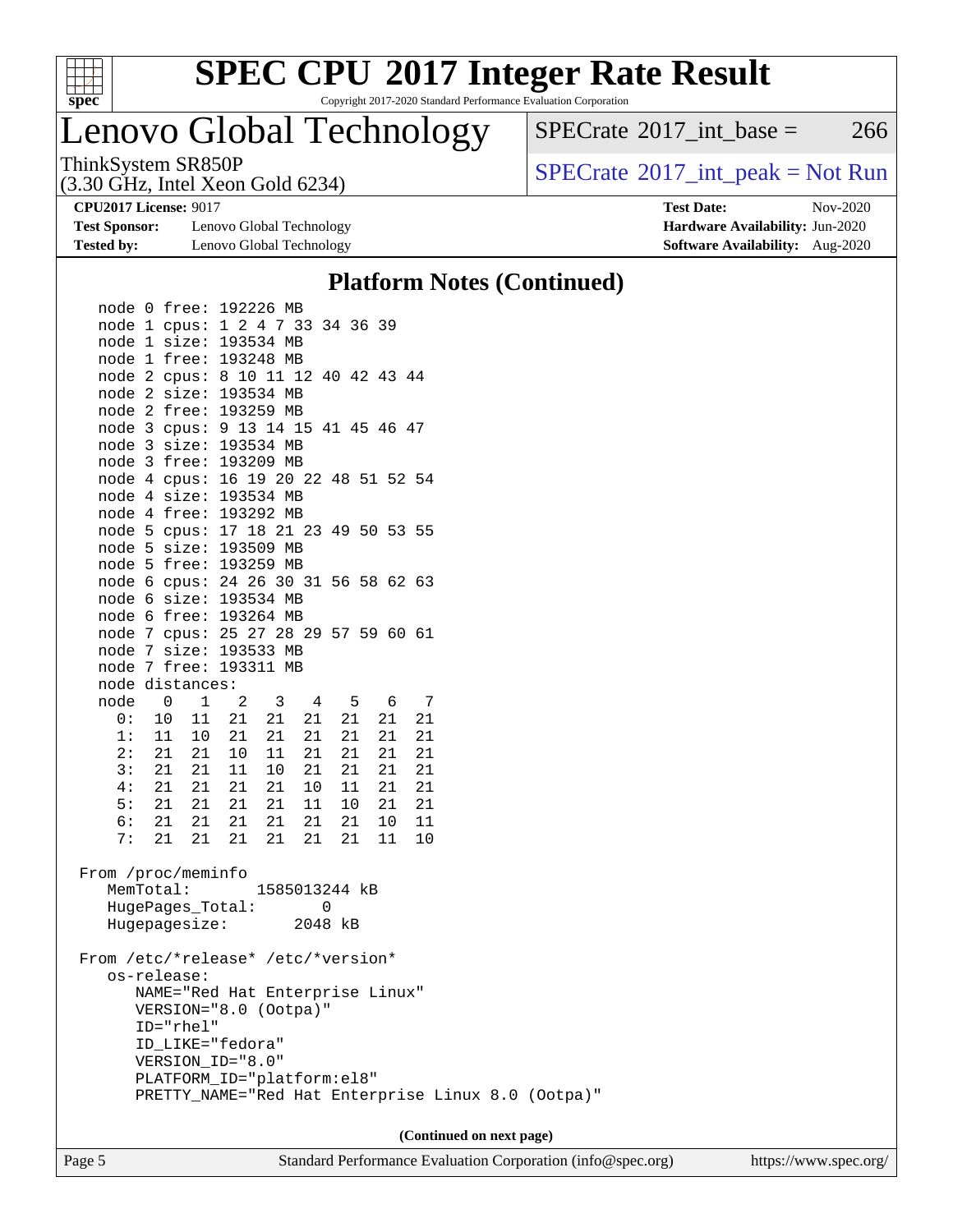

Copyright 2017-2020 Standard Performance Evaluation Corporation

Lenovo Global Technology

 $SPECTate$ <sup>®</sup>[2017\\_int\\_peak = N](http://www.spec.org/auto/cpu2017/Docs/result-fields.html#SPECrate2017intpeak)ot Run

 $SPECTate^{\circ}2017$  int base = 266

(3.30 GHz, Intel Xeon Gold 6234)

**[Tested by:](http://www.spec.org/auto/cpu2017/Docs/result-fields.html#Testedby)** Lenovo Global Technology **[Software Availability:](http://www.spec.org/auto/cpu2017/Docs/result-fields.html#SoftwareAvailability)** Aug-2020

**[CPU2017 License:](http://www.spec.org/auto/cpu2017/Docs/result-fields.html#CPU2017License)** 9017 **[Test Date:](http://www.spec.org/auto/cpu2017/Docs/result-fields.html#TestDate)** Nov-2020 **[Test Sponsor:](http://www.spec.org/auto/cpu2017/Docs/result-fields.html#TestSponsor)** Lenovo Global Technology **[Hardware Availability:](http://www.spec.org/auto/cpu2017/Docs/result-fields.html#HardwareAvailability)** Jun-2020

#### **[Platform Notes \(Continued\)](http://www.spec.org/auto/cpu2017/Docs/result-fields.html#PlatformNotes)**

Page 6 Standard Performance Evaluation Corporation [\(info@spec.org\)](mailto:info@spec.org) <https://www.spec.org/> ANSI\_COLOR="0;31" redhat-release: Red Hat Enterprise Linux release 8.0 (Ootpa) system-release: Red Hat Enterprise Linux release 8.0 (Ootpa) system-release-cpe: cpe:/o:redhat:enterprise\_linux:8.0:ga uname -a: Linux localhost.localdomain 4.18.0-80.el8.x86\_64 #1 SMP Wed Mar 13 12:02:46 UTC 2019 x86\_64 x86\_64 x86\_64 GNU/Linux Kernel self-reported vulnerability status: CVE-2018-3620 (L1 Terminal Fault): Not affected Microarchitectural Data Sampling: No status reported CVE-2017-5754 (Meltdown): Not affected CVE-2018-3639 (Speculative Store Bypass): Mitigation: Speculative Store Bypass disabled via prctl and seccomp CVE-2017-5753 (Spectre variant 1): Mitigation: \_\_user pointer sanitization CVE-2017-5715 (Spectre variant 2): Mitigation: Enhanced IBRS, IBPB: conditional, RSB filling run-level 3 Nov 14 01:50 SPEC is set to: /home/cpu2017-1.1.0-ic19.1u2 Filesystem Type Size Used Avail Use% Mounted on /dev/sda4 xfs 839G 65G 774G 8% /home From /sys/devices/virtual/dmi/id BIOS: Lenovo -[TEE156L-2.61]- 05/20/2020 Vendor: Lenovo Product: ThinkSystem SR850P -[7D2HCTO1WW]- Product Family: ThinkSystem Serial: 1234567890 Additional information from dmidecode follows. WARNING: Use caution when you interpret this section. The 'dmidecode' program reads system data which is "intended to allow hardware to be accurately determined", but the intent may not be met, as there are frequent changes to hardware, firmware, and the "DMTF SMBIOS" standard. Memory: 48x Samsung M393A4K40CB2-CVF 32 GB 2 rank 2933 (End of data from sysinfo program) **[Compiler Version Notes](http://www.spec.org/auto/cpu2017/Docs/result-fields.html#CompilerVersionNotes)** ============================================================================== C | 500.perlbench r(base) 502.gcc r(base) 505.mcf r(base) **(Continued on next page)**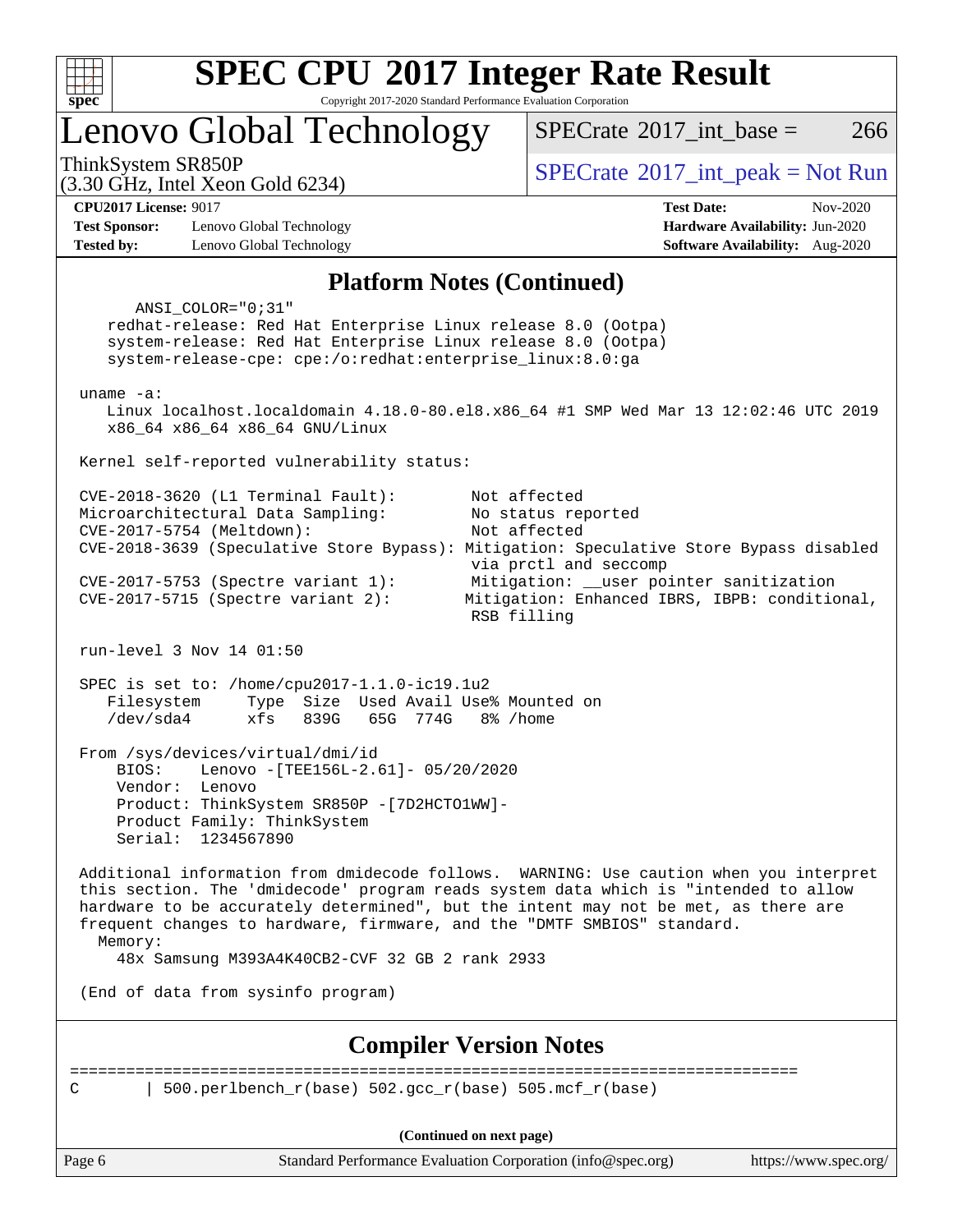

Copyright 2017-2020 Standard Performance Evaluation Corporation

Lenovo Global Technology

ThinkSystem SR850P<br>  $(3.30 \text{ GHz}_{\text{total}} \text{ Total} 5234)$  [SPECrate](http://www.spec.org/auto/cpu2017/Docs/result-fields.html#SPECrate2017intpeak)®[2017\\_int\\_peak = N](http://www.spec.org/auto/cpu2017/Docs/result-fields.html#SPECrate2017intpeak)ot Run  $SPECTate$ <sup>®</sup>[2017\\_int\\_base =](http://www.spec.org/auto/cpu2017/Docs/result-fields.html#SPECrate2017intbase) 266

(3.30 GHz, Intel Xeon Gold 6234)

**[Test Sponsor:](http://www.spec.org/auto/cpu2017/Docs/result-fields.html#TestSponsor)** Lenovo Global Technology **[Hardware Availability:](http://www.spec.org/auto/cpu2017/Docs/result-fields.html#HardwareAvailability)** Jun-2020 **[Tested by:](http://www.spec.org/auto/cpu2017/Docs/result-fields.html#Testedby)** Lenovo Global Technology **[Software Availability:](http://www.spec.org/auto/cpu2017/Docs/result-fields.html#SoftwareAvailability)** Aug-2020

**[CPU2017 License:](http://www.spec.org/auto/cpu2017/Docs/result-fields.html#CPU2017License)** 9017 **[Test Date:](http://www.spec.org/auto/cpu2017/Docs/result-fields.html#TestDate)** Nov-2020

### **[Compiler Version Notes \(Continued\)](http://www.spec.org/auto/cpu2017/Docs/result-fields.html#CompilerVersionNotes)**

| 525.x264\_r(base) 557.xz\_r(base)

| $52.11201 - 100000$                                                                                                                                                                    |  |  |  |  |  |  |
|----------------------------------------------------------------------------------------------------------------------------------------------------------------------------------------|--|--|--|--|--|--|
| Intel(R) C Compiler for applications running on Intel(R) $64$ , Version<br>19.1.2.275 Build 20200604<br>Copyright (C) 1985-2020 Intel Corporation. All rights reserved.                |  |  |  |  |  |  |
|                                                                                                                                                                                        |  |  |  |  |  |  |
| 520.omnetpp $r(base)$ 523.xalancbmk $r(base)$ 531.deepsjeng $r(base)$<br>$C++$<br>$541.$ leela $r(base)$                                                                               |  |  |  |  |  |  |
| Intel(R) $C++$ Compiler for applications running on Intel(R) 64, Version<br>19.1.2.275 Build 20200604<br>Copyright (C) 1985-2020 Intel Corporation. All rights reserved.               |  |  |  |  |  |  |
|                                                                                                                                                                                        |  |  |  |  |  |  |
| Fortran   548.exchange2 $r(base)$                                                                                                                                                      |  |  |  |  |  |  |
| Intel(R) Fortran Intel(R) 64 Compiler for applications running on Intel(R)<br>64, Version 19.1.2.275 Build 20200623<br>Copyright (C) 1985-2020 Intel Corporation. All rights reserved. |  |  |  |  |  |  |
|                                                                                                                                                                                        |  |  |  |  |  |  |

### **[Base Compiler Invocation](http://www.spec.org/auto/cpu2017/Docs/result-fields.html#BaseCompilerInvocation)**

[C benchmarks](http://www.spec.org/auto/cpu2017/Docs/result-fields.html#Cbenchmarks): [icc](http://www.spec.org/cpu2017/results/res2020q4/cpu2017-20201123-24451.flags.html#user_CCbase_intel_icc_66fc1ee009f7361af1fbd72ca7dcefbb700085f36577c54f309893dd4ec40d12360134090235512931783d35fd58c0460139e722d5067c5574d8eaf2b3e37e92)

[C++ benchmarks:](http://www.spec.org/auto/cpu2017/Docs/result-fields.html#CXXbenchmarks) [icpc](http://www.spec.org/cpu2017/results/res2020q4/cpu2017-20201123-24451.flags.html#user_CXXbase_intel_icpc_c510b6838c7f56d33e37e94d029a35b4a7bccf4766a728ee175e80a419847e808290a9b78be685c44ab727ea267ec2f070ec5dc83b407c0218cded6866a35d07)

[Fortran benchmarks](http://www.spec.org/auto/cpu2017/Docs/result-fields.html#Fortranbenchmarks): [ifort](http://www.spec.org/cpu2017/results/res2020q4/cpu2017-20201123-24451.flags.html#user_FCbase_intel_ifort_8111460550e3ca792625aed983ce982f94888b8b503583aa7ba2b8303487b4d8a21a13e7191a45c5fd58ff318f48f9492884d4413fa793fd88dd292cad7027ca)

### **[Base Portability Flags](http://www.spec.org/auto/cpu2017/Docs/result-fields.html#BasePortabilityFlags)**

 500.perlbench\_r: [-DSPEC\\_LP64](http://www.spec.org/cpu2017/results/res2020q4/cpu2017-20201123-24451.flags.html#b500.perlbench_r_basePORTABILITY_DSPEC_LP64) [-DSPEC\\_LINUX\\_X64](http://www.spec.org/cpu2017/results/res2020q4/cpu2017-20201123-24451.flags.html#b500.perlbench_r_baseCPORTABILITY_DSPEC_LINUX_X64) 502.gcc\_r: [-DSPEC\\_LP64](http://www.spec.org/cpu2017/results/res2020q4/cpu2017-20201123-24451.flags.html#suite_basePORTABILITY502_gcc_r_DSPEC_LP64) 505.mcf\_r: [-DSPEC\\_LP64](http://www.spec.org/cpu2017/results/res2020q4/cpu2017-20201123-24451.flags.html#suite_basePORTABILITY505_mcf_r_DSPEC_LP64) 520.omnetpp\_r: [-DSPEC\\_LP64](http://www.spec.org/cpu2017/results/res2020q4/cpu2017-20201123-24451.flags.html#suite_basePORTABILITY520_omnetpp_r_DSPEC_LP64) 523.xalancbmk\_r: [-DSPEC\\_LP64](http://www.spec.org/cpu2017/results/res2020q4/cpu2017-20201123-24451.flags.html#suite_basePORTABILITY523_xalancbmk_r_DSPEC_LP64) [-DSPEC\\_LINUX](http://www.spec.org/cpu2017/results/res2020q4/cpu2017-20201123-24451.flags.html#b523.xalancbmk_r_baseCXXPORTABILITY_DSPEC_LINUX) 525.x264\_r: [-DSPEC\\_LP64](http://www.spec.org/cpu2017/results/res2020q4/cpu2017-20201123-24451.flags.html#suite_basePORTABILITY525_x264_r_DSPEC_LP64)

**(Continued on next page)**

Page 7 Standard Performance Evaluation Corporation [\(info@spec.org\)](mailto:info@spec.org) <https://www.spec.org/>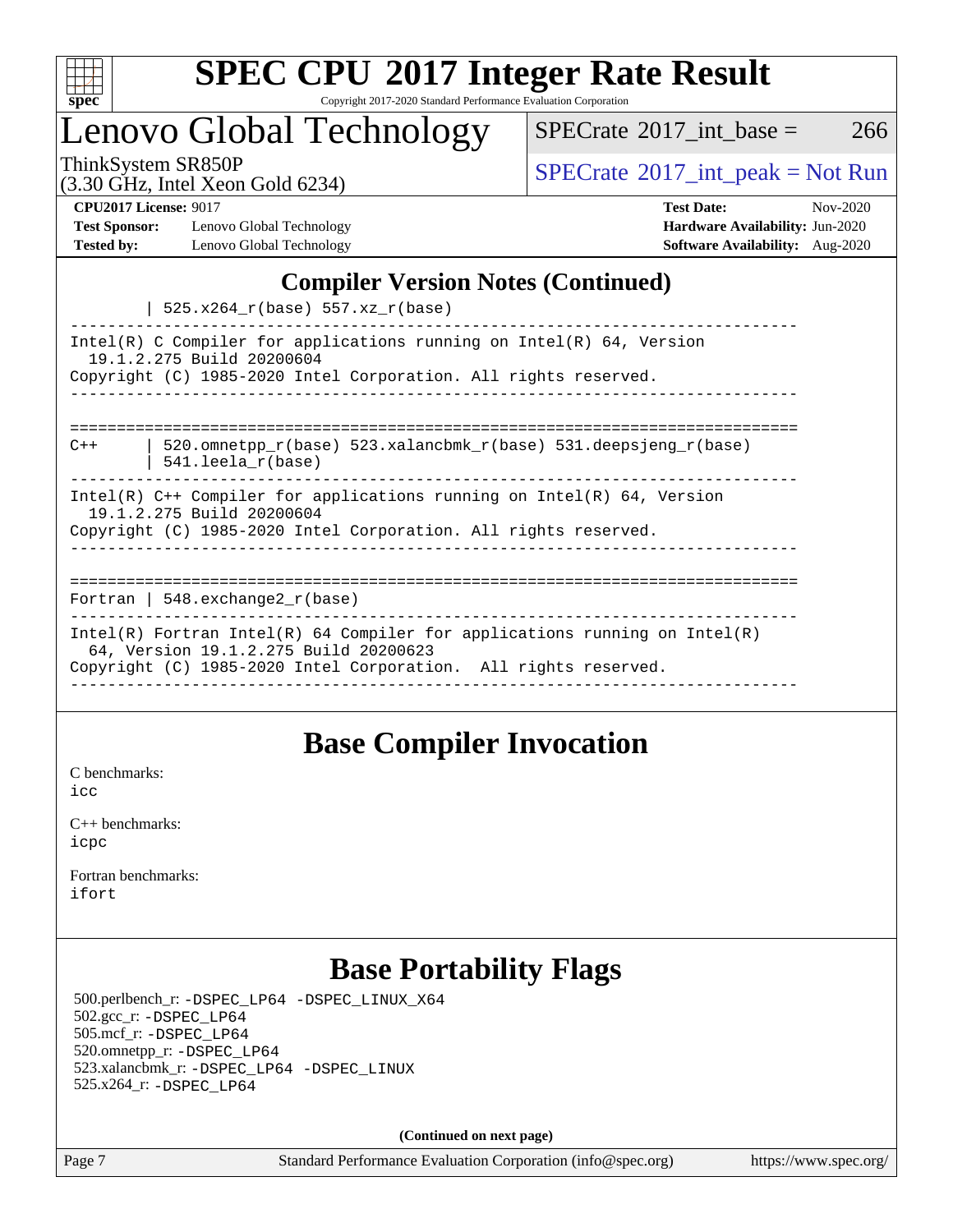

Copyright 2017-2020 Standard Performance Evaluation Corporation

### Lenovo Global Technology

 $SPECTate$ <sup>®</sup>[2017\\_int\\_base =](http://www.spec.org/auto/cpu2017/Docs/result-fields.html#SPECrate2017intbase) 266

(3.30 GHz, Intel Xeon Gold 6234)

ThinkSystem SR850P<br>  $SPECTI<sub>2</sub>120 GHz, Intel Y<sub>2</sub>2014 (2324)$ <br>  $SPECTI<sub>2</sub>120 GHz, Intel Y<sub>2</sub>2014 (2324)$ 

**[Test Sponsor:](http://www.spec.org/auto/cpu2017/Docs/result-fields.html#TestSponsor)** Lenovo Global Technology **[Hardware Availability:](http://www.spec.org/auto/cpu2017/Docs/result-fields.html#HardwareAvailability)** Jun-2020 **[Tested by:](http://www.spec.org/auto/cpu2017/Docs/result-fields.html#Testedby)** Lenovo Global Technology **[Software Availability:](http://www.spec.org/auto/cpu2017/Docs/result-fields.html#SoftwareAvailability)** Aug-2020

**[CPU2017 License:](http://www.spec.org/auto/cpu2017/Docs/result-fields.html#CPU2017License)** 9017 **[Test Date:](http://www.spec.org/auto/cpu2017/Docs/result-fields.html#TestDate)** Nov-2020

### **[Base Portability Flags \(Continued\)](http://www.spec.org/auto/cpu2017/Docs/result-fields.html#BasePortabilityFlags)**

 531.deepsjeng\_r: [-DSPEC\\_LP64](http://www.spec.org/cpu2017/results/res2020q4/cpu2017-20201123-24451.flags.html#suite_basePORTABILITY531_deepsjeng_r_DSPEC_LP64) 541.leela\_r: [-DSPEC\\_LP64](http://www.spec.org/cpu2017/results/res2020q4/cpu2017-20201123-24451.flags.html#suite_basePORTABILITY541_leela_r_DSPEC_LP64) 548.exchange2\_r: [-DSPEC\\_LP64](http://www.spec.org/cpu2017/results/res2020q4/cpu2017-20201123-24451.flags.html#suite_basePORTABILITY548_exchange2_r_DSPEC_LP64) 557.xz\_r: [-DSPEC\\_LP64](http://www.spec.org/cpu2017/results/res2020q4/cpu2017-20201123-24451.flags.html#suite_basePORTABILITY557_xz_r_DSPEC_LP64)

### **[Base Optimization Flags](http://www.spec.org/auto/cpu2017/Docs/result-fields.html#BaseOptimizationFlags)**

[C benchmarks](http://www.spec.org/auto/cpu2017/Docs/result-fields.html#Cbenchmarks):

[-m64](http://www.spec.org/cpu2017/results/res2020q4/cpu2017-20201123-24451.flags.html#user_CCbase_m64-icc) [-qnextgen](http://www.spec.org/cpu2017/results/res2020q4/cpu2017-20201123-24451.flags.html#user_CCbase_f-qnextgen) [-std=c11](http://www.spec.org/cpu2017/results/res2020q4/cpu2017-20201123-24451.flags.html#user_CCbase_std-icc-std_0e1c27790398a4642dfca32ffe6c27b5796f9c2d2676156f2e42c9c44eaad0c049b1cdb667a270c34d979996257aeb8fc440bfb01818dbc9357bd9d174cb8524) [-Wl,-plugin-opt=-x86-branches-within-32B-boundaries](http://www.spec.org/cpu2017/results/res2020q4/cpu2017-20201123-24451.flags.html#user_CCbase_f-x86-branches-within-32B-boundaries_0098b4e4317ae60947b7b728078a624952a08ac37a3c797dfb4ffeb399e0c61a9dd0f2f44ce917e9361fb9076ccb15e7824594512dd315205382d84209e912f3) [-Wl,-z,muldefs](http://www.spec.org/cpu2017/results/res2020q4/cpu2017-20201123-24451.flags.html#user_CCbase_link_force_multiple1_b4cbdb97b34bdee9ceefcfe54f4c8ea74255f0b02a4b23e853cdb0e18eb4525ac79b5a88067c842dd0ee6996c24547a27a4b99331201badda8798ef8a743f577) [-xCORE-AVX2](http://www.spec.org/cpu2017/results/res2020q4/cpu2017-20201123-24451.flags.html#user_CCbase_f-xCORE-AVX2) [-O3](http://www.spec.org/cpu2017/results/res2020q4/cpu2017-20201123-24451.flags.html#user_CCbase_f-O3) [-ffast-math](http://www.spec.org/cpu2017/results/res2020q4/cpu2017-20201123-24451.flags.html#user_CCbase_f-ffast-math) [-flto](http://www.spec.org/cpu2017/results/res2020q4/cpu2017-20201123-24451.flags.html#user_CCbase_f-flto) [-mfpmath=sse](http://www.spec.org/cpu2017/results/res2020q4/cpu2017-20201123-24451.flags.html#user_CCbase_f-mfpmath_70eb8fac26bde974f8ab713bc9086c5621c0b8d2f6c86f38af0bd7062540daf19db5f3a066d8c6684be05d84c9b6322eb3b5be6619d967835195b93d6c02afa1) [-funroll-loops](http://www.spec.org/cpu2017/results/res2020q4/cpu2017-20201123-24451.flags.html#user_CCbase_f-funroll-loops) [-qopt-mem-layout-trans=4](http://www.spec.org/cpu2017/results/res2020q4/cpu2017-20201123-24451.flags.html#user_CCbase_f-qopt-mem-layout-trans_fa39e755916c150a61361b7846f310bcdf6f04e385ef281cadf3647acec3f0ae266d1a1d22d972a7087a248fd4e6ca390a3634700869573d231a252c784941a8) [-L/usr/local/IntelCompiler19/compilers\\_and\\_libraries\\_2020.3.275/linux/compiler/lib/intel64\\_lin](http://www.spec.org/cpu2017/results/res2020q4/cpu2017-20201123-24451.flags.html#user_CCbase_linkpath_6eb3b1b8be403820338b5b82e7a1c217a861a8962ac718a6253be1483b50620487664a39a847caf560d84a6b8bab7cca33d9f414525a12ede1e9473db34a3d08) [-lqkmalloc](http://www.spec.org/cpu2017/results/res2020q4/cpu2017-20201123-24451.flags.html#user_CCbase_qkmalloc_link_lib_79a818439969f771c6bc311cfd333c00fc099dad35c030f5aab9dda831713d2015205805422f83de8875488a2991c0a156aaa600e1f9138f8fc37004abc96dc5)

#### [C++ benchmarks](http://www.spec.org/auto/cpu2017/Docs/result-fields.html#CXXbenchmarks):

```
-m64 -qnextgen -Wl,-plugin-opt=-x86-branches-within-32B-boundaries
-Wl,-z,muldefs -xCORE-AVX2 -O3 -ffast-math -flto -mfpmath=sse
-funroll-loops -qopt-mem-layout-trans=4
-L/usr/local/IntelCompiler19/compilers_and_libraries_2020.3.275/linux/compiler/lib/intel64_lin
-lqkmalloc
```
#### [Fortran benchmarks:](http://www.spec.org/auto/cpu2017/Docs/result-fields.html#Fortranbenchmarks)

```
-m64 -Wl,-plugin-opt=-x86-branches-within-32B-boundaries -Wl,-z,muldefs
-xCORE-AVX2 -O3 -ipo -no-prec-div -qopt-mem-layout-trans=4
-nostandard-realloc-lhs -align array32byte -auto
-mbranches-within-32B-boundaries
-L/usr/local/IntelCompiler19/compilers_and_libraries_2020.3.275/linux/compiler/lib/intel64_lin
-lqkmalloc
```
[The flags files that were used to format this result can be browsed at](tmsearch)

[http://www.spec.org/cpu2017/flags/Intel-ic19.1u1-official-linux64\\_revA.html](http://www.spec.org/cpu2017/flags/Intel-ic19.1u1-official-linux64_revA.html) <http://www.spec.org/cpu2017/flags/Lenovo-Platform-SPECcpu2017-Flags-V1.2-CLX-I.html>

[You can also download the XML flags sources by saving the following links:](tmsearch) [http://www.spec.org/cpu2017/flags/Intel-ic19.1u1-official-linux64\\_revA.xml](http://www.spec.org/cpu2017/flags/Intel-ic19.1u1-official-linux64_revA.xml) <http://www.spec.org/cpu2017/flags/Lenovo-Platform-SPECcpu2017-Flags-V1.2-CLX-I.xml>